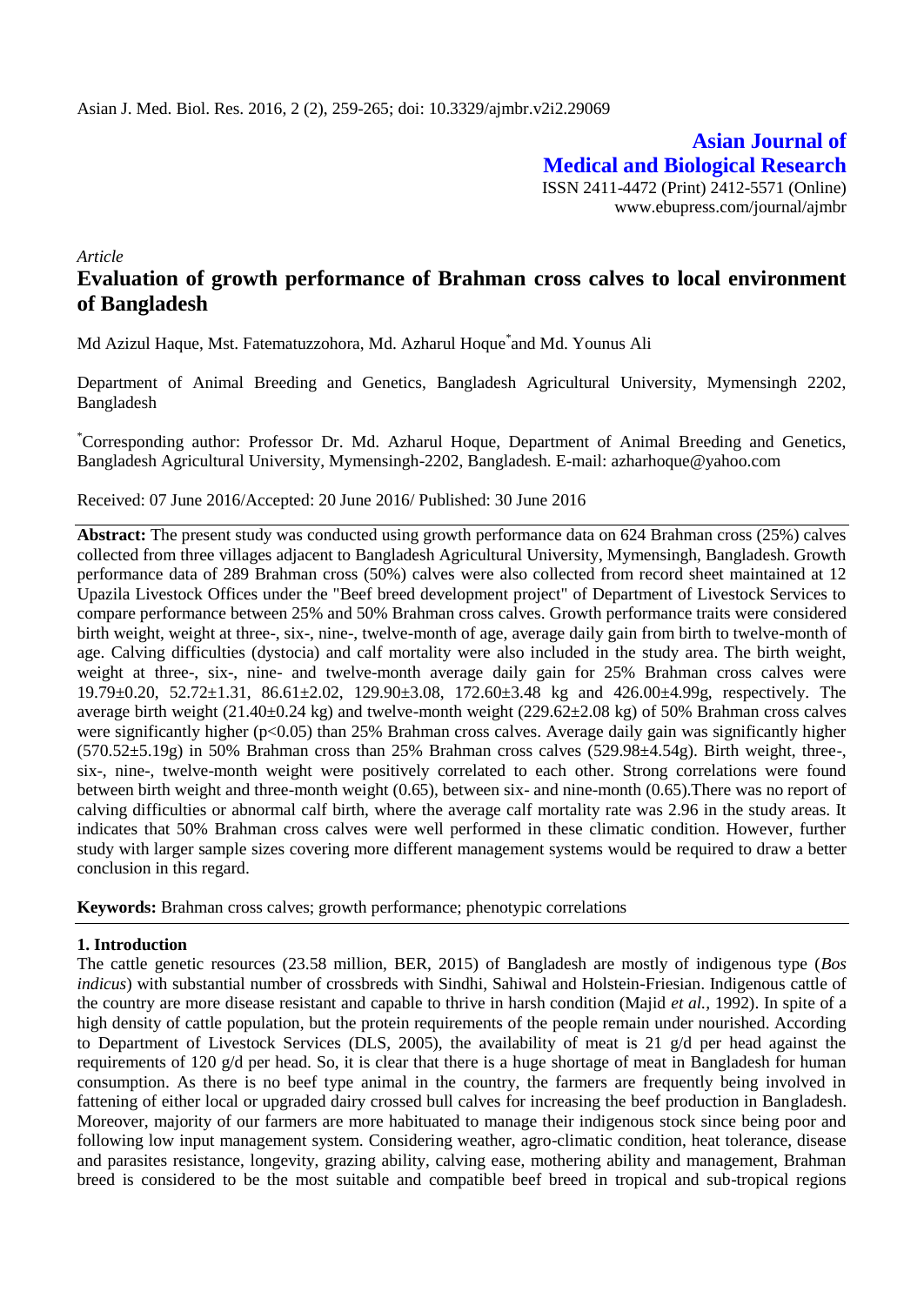(Antonio *et al*., 2006). In this socio-economic condition, upgraded Brahman crossed bull may be more adaptable to our agro-climatic condition owing to improvement of indigenous cattle for beef production. Considering the above circumstances, the experiment was undertaken to evaluate the growth performance of 25% and 50% Brahman crossbred calves to local environment of Bangladesh.

# **2. Materials and Methods**

# **2.1. Location of experiment**

The present experiment was conducted at three different villages namely Boera, Bhabakhali and Dowhakhula under Mymensingh district, Bangladesh.

# **2.2. Management of the research activities**

Four Brahman crossbred (graded) breeding bulls had been selected (Bull ID: ABG011, ABG012, ABG013 and ABG014) on the basis of their average daily gain, physical appearance and libido. The selected bulls have been reared at the Artificial Insemination Center, Bangladesh Agricultural University for semen collection. Collected semen of these bulls has been used to inseminate the indigenous cow to improve beef production potentialities in the respective areas. Calves produced from these crossing are considered experimental animal in this study.

# **2.3. Data collection**

The data were collected from 624 Brahman cross (25%) calves on the growth performance, where male and female calves were 385 and 239 in number. Besides, growth performance data of 289 Brahman cross (50%) calves were collected from (CCBDF, Chirirbandor, Pirganj, Shariakandi, Belkuchi, Chouhali, Tungipara, Kustia, Jessore, Moulovibazar, Charghat and Thakurgaon where the number of calves was 63, 22, 46, 11, 12, 19, 15, 10, 13, 16, 18 and 44, respectively) the data sheet maintained at the Upazila Livestock Office under the "Beef breed development project" of DLS to compare the performance between 25% and 50% Brahman cross calves to local environment of the country. Record on birth weight, twelve month weight and average daily gain of 25% and 50% Brahman cross calves were taken until June, 2015. Weight of each animal at different ages was measured by using a digital weighing balance. Average daily gain (birth to twelve month age) was calculated in gram (g) by using the following formula:

Average daily gain (g)  $=$   $\frac{\text{Final weight}}{3}$ 

# **2.4. Statistical analysis**

After completing the pre-tabulation task of the collected data, records of crossbred progenies were entered in Excel sheets of Microsoft office computer program. The collected data were tested for their normal distribution using Statistical Analysis System (SAS, Version 6.12) method and abnormal data were omitted from the data sheets. The sorted data were analyzed to obtain results of ANOVA by using Statistical Analysis System (SAS, 1998) computer package. DUNCAN test was performed to separate mean values in case of significant factors.

# **3. Results**

# **3.1. Birth weight of 25% Brahman cross calves**

The mean along with standard errors of birth weight of 25% Brahman cross calves at different areas are shown in Table 1. Analysis of pooled data indicated that area had significant  $(p<0.05)$  effect on birth weight of calves. The birth weight was higher in Bhabakhali  $(20.17\pm0.06 \text{ kg})$  than those of Boera  $(19.75\pm0.13 \text{ kg})$  and Dowhakhula (19.47±0.09).

| Area   | Boera                        | <b>Bhabakhali</b>           | Dowhakhula                  |  |
|--------|------------------------------|-----------------------------|-----------------------------|--|
| Pooled | $19.75^{\circ}$ ± 0.13 (135) | $20.17^{\circ}$ ±0.06 (263) | $19.47^{\circ}$ ±0.09 (226) |  |
| Male   | $20.30^{\circ}$ ±0.12 (92)   | $20.75^{\circ}$ ±0.06 (161) | $19.72^b \pm 0.09$ (132)    |  |
| Female | $18.60^{\circ}$ ±0.14 (43)   | $19.25^b \pm 0.11$ (102)    | $19.12^b \pm 0.04$ (94)     |  |

**Table 1. Mean±SE of birth weight of 25% Brahman cross calves in different study areas.**

Figures in the parentheses indicate the number of observation; Means with uncommon superscripts within the same row differed significantly  $(p<0.05)$ .

# **3.2. Weight at different ages**

Table 2 showed that three month weight of male calves significantly (p<0.01) affected by areas and males of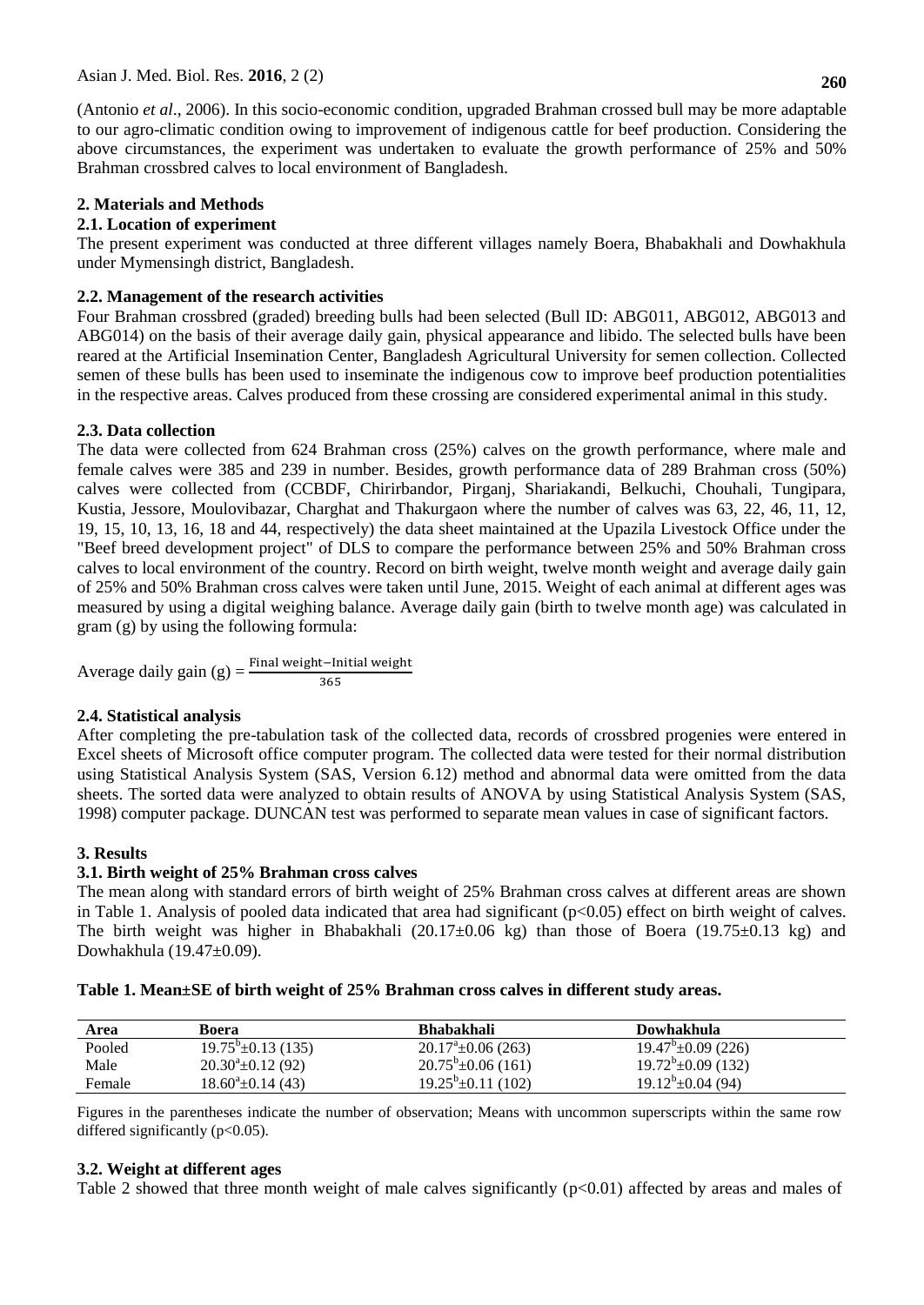Bhabakhali had higher three-month weight (55.60±0.76 kg) than the three-month weights at others areas  $(53.30\pm1.20$  and  $51.70\pm1.33$  kg for Boera and Dowhakhula, respectively).

| Area   | Boera                          | <b>Bhabakhali</b>           | Dowhakhula                  |  |
|--------|--------------------------------|-----------------------------|-----------------------------|--|
| Pooled | $53.08^{\circ} \pm 1.02$ (135) | $54.79^{\circ}$ ±0.74 (263) | $50.29^{\circ}$ ±0.77 (226) |  |
| Male   | $53.30^{\circ} \pm 1.20$ (92)  | $55.60^{\circ}$ ±0.76 (161) | $51.70^b \pm 1.33$ (132)    |  |
| Female | $52.60^{\circ}$ ±2.38 (43)     | $53.50^{\circ}$ ±4.50 (102) | $48.30^{b} \pm 0.59$ (94)   |  |

**Table 2. Three-month weight (Mean±SE) of 25% Brahman cross calves in different areas.**

Figures in the parentheses indicate the number of observation; Means with uncommon superscripts within the same row differed significantly  $(p<0.01)$ .

Analysis indicated that area had significant  $(p<0.01)$  effect on six-month weight of pooled data as well as sixmonth weight of male and female calves (Table 3). The highest weight at six-month of male calves  $(91.10\pm0.96$ kg) was observed in Bhabakhali than those of other two areas  $(86.40\pm1.55 \text{ and } 84.90\pm1.55 \text{ kg})$  for Boera and Dowhakhula, respectively (Table 3).

**Table 3. Mean±SE at six-month body weight of 25% Brahman calves in different study areas.** 

| Area   | Boera                        | <b>Bhabakhali</b>             | Dowhakhula                   |
|--------|------------------------------|-------------------------------|------------------------------|
| Pooled | $85.75^{\circ}$ ±1.36 (135)  | $90.48^{\circ}$ ± 0.94 (263)  | $83.61^{\circ}$ ± 0.96 (226) |
| Male   | $86.40^{\circ} \pm 1.55(92)$ | $91.10^{\circ}$ ±0.96 (161)   | $84.90^{\circ}$ ±1.55 (132)  |
| Female | $84.37^{\circ}$ ±2.86 (43)   | $89.50^{\circ} \pm 1.0$ (102) | $81.80^{\circ}$ ±0.84 (94)   |

Figures in the parentheses indicate the number of observation; Means with uncommon superscripts within the same row differed significantly  $(p<0.01)$ 

The Table evident that areas significantly  $(p<0.01)$  effected on nine-month weight of male calves as well as female calves (Table 4). Males of Bhabakhali had higher weight  $(136.12\pm1.30 \text{ kg})$  than the other two areas  $(129.80\pm1.98$  and  $126.30\pm1.76$ ) for Boera and Dowhakhula, respectively (Table 4).

### **Table 4. Mean±SE at nine-month weight of 25% Brahman cross calves in study areas.**

| Area   | Boera                         | <b>Bhabakhali</b>               | Dowhakhula                      |
|--------|-------------------------------|---------------------------------|---------------------------------|
| Pooled | $130.89^{\circ}$ ±1.69 (132)  | $134.68^{\circ} \pm 1.27$ (263) | $124.14^{\circ} \pm 1.31$ (226) |
| Male   | $129.80^{\circ}$ ±1.98 (92)   | $136.12^{\circ}$ ±1.30 (161)    | $126.30^b \pm 1.76(132)$        |
| Female | $124.01^{\degree}\pm1.38(43)$ | $132.43^{\circ} \pm 2.00$ (102) | $121.10^{\circ} \pm 1.28$ (94)  |

Figures in the parentheses indicate the number of observation; Means with uncommon superscripts within the same row differed significantly  $(p<0.01)$ .

Results showed that area had significant  $(p<0.01)$  influence on twelve-month weight of male and female calves (Table 5). Males of Bhabakhali had higher twelve-month weight  $(184.60\pm1.99 \text{ kg})$  than those of Boera  $(174.10\pm 2.94 \text{ kg})$  and Dowhakhula  $(169.50\pm 2.78 \text{ kg})$  regions (Table 5).

#### **Table 5. Twelve-month weights (Mean±SE) of 25% Brahman cross calves in study areas.**

| Area   | Boera                         | <b>Bhabakhali</b>            | Dowhakhula                     |  |
|--------|-------------------------------|------------------------------|--------------------------------|--|
| Pooled | $171.74^{\circ}$ ± 2.47 (135) | $179.03^{\circ}$ ±1.95 (263) | $167.05^{\circ}$ ±1.93 (226)   |  |
| Male   | $174.10^{\circ}$ ±2.94 (92)   | $184.60^{\circ}$ ±1.99 (161) | $169.50^{\circ}$ ±2.78 (132)   |  |
| Female | $166.70^{\circ}$ ±4.22 (43)   | $170.23^{\circ}$ ±2.0 (102)  | $163.60^{\circ} \pm 1.90$ (94) |  |

Figures in the parentheses indicate the number of observation; Means with uncommon superscripts within the same row differed significantly  $(p<0.01)$ .

### **3.3. Average daily gain**

The mean along with standard errors of average daily gain of 25% Brahman cross calves of different areas were significantly affected (p<0.01). Results also showed that males of Bhabakhali had highest average daily gain  $(449.94 \pm 25.43 \text{ g/d})$  and lowest  $(408.90 \pm 27.46 \text{ g/d})$  in Dowhakhula area (Table 6).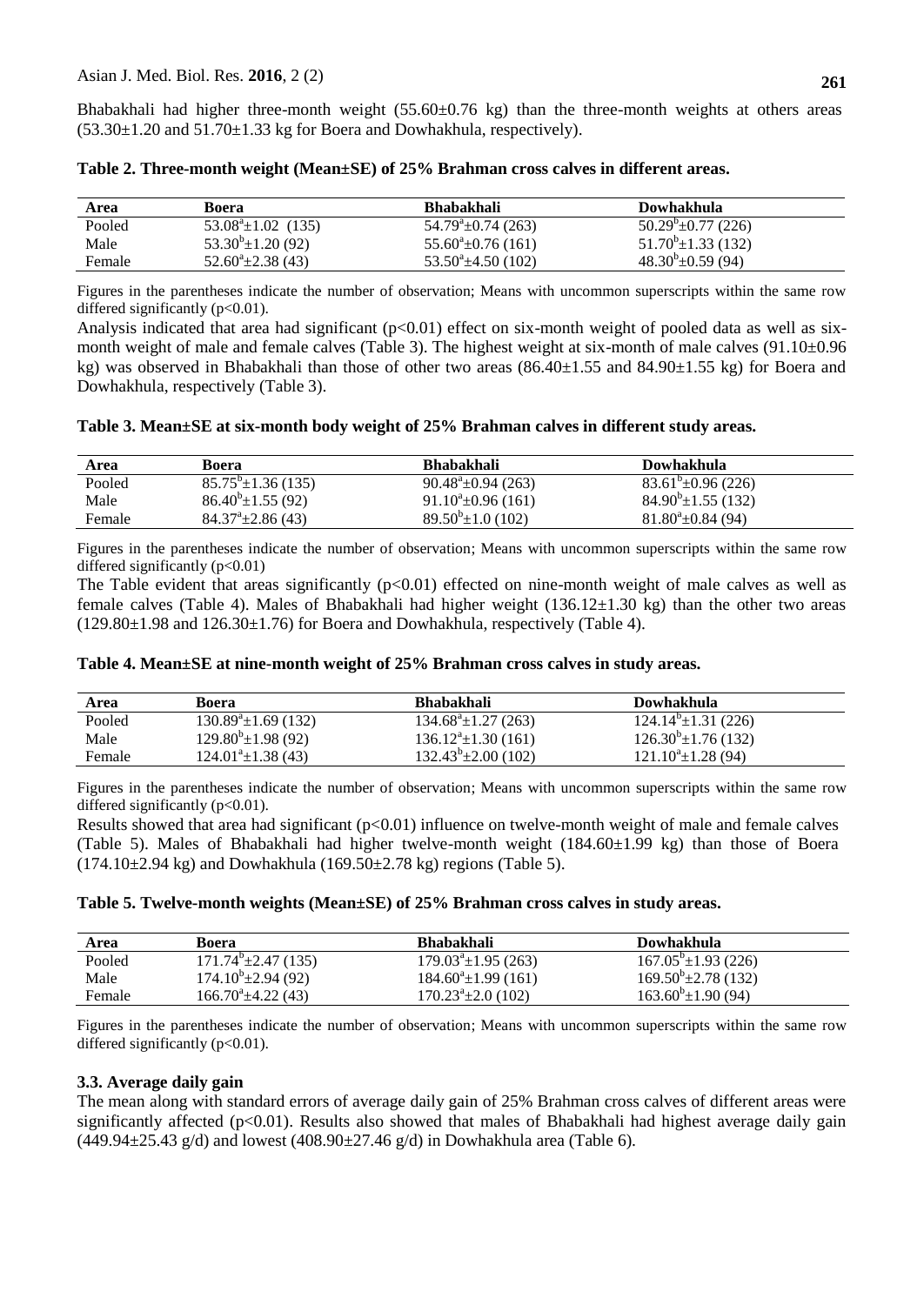| Area   | Boera                          | <b>Bhabakhali</b>                     | Dowhakhula                     |  |
|--------|--------------------------------|---------------------------------------|--------------------------------|--|
| Pooled | $416.35^{\circ}$ ± 22.13 (135) | $446.51^{\circ}$ ± 16.40 (263)        | $403.58^{\circ}$ ±16.82 (226)  |  |
| Male   | $421.24^b \pm 27.89$ (92)      | 449.94 <sup>a</sup> $\pm$ 25.43 (161) | $408.90^{\circ}$ ± 27.46 (132) |  |
| Female | $405.90^{\circ}$ ±31.51 (43)   | $441.10^{\circ}$ ±24.50 (102)         | $396.10^{\circ}$ ± 25.15 (94)  |  |

#### **Table 6. Mean±SE of average daily gain (g) up to twelve-month age of 25% Brahman cross calves.**

Figures in the parentheses indicate the number of observation; Means with uncommon superscripts within the same row differed significantly  $(p<0.01)$ .

#### **3.4. Growth performances of 25% Brahman cross calves**

Growth performances (birth weight, three-, six-, nine-, twelve- month weight and average daily gain) of Brahman cross male calves (ignoring area and bull effect) were higher than those of female calves (Table 7).

|  |  |  | Table 7. Mean±SE of weight (kg) at different age of 25% Brahman cross male and female calves. |  |
|--|--|--|-----------------------------------------------------------------------------------------------|--|
|--|--|--|-----------------------------------------------------------------------------------------------|--|

| <b>Trait</b> | BWT                  | WT3-                 | WT6                  | WT9               | WT12                    | ADG12                  |
|--------------|----------------------|----------------------|----------------------|-------------------|-------------------------|------------------------|
| Pooled       | $19.79 + 20$         | $52.72 + 1.31$       | $86.61 + 2.02$       | $129.90 + 3.08$   | $172.60 + 3.48$         | $428.81 + 19.20$       |
| Male         | $20.25^{\circ}+0.29$ | $53.53^{a}+1.13$     | $87.46^{\circ}+1.86$ | $130.74^{a}+2.87$ | $176.06^{\circ} + 4.46$ | $426.69^{\circ}+12.15$ |
| Female       | $18.99^{b}+0.19$     | $51.46^{\circ}+1.60$ | $85.22^{\circ}+2.26$ | $125.84^{b}+3.39$ | $166.84^{b}+1.91$       | $414.36^{\circ}+13.66$ |

n, number of observation; BWT, birth weight; WT3, three-month weight; WT6, six-month weight; WT9, nine-month weight; WT12, twelve-month weight; ADG12, average daily gain; Means with uncommon superscripts between male and female within same trait of the column differed significantly.

#### **3.5. Growth performances of 50% Brahman cross calves**

Mean along with their standard error of birth weight, twelve-month weight and average daily gain of 50% Brahman cross calves are shown in Table 8. The average birth weight of total calves was  $(21.40\pm0.24 \text{ kg})$  where sex has a large effect on birth weight of calves. The average birth weight of male was (22.50±0.36 kg) which is higher than females birth weight (20.24±0.29 kg) which shows male calves were heavier than females, and weak calves tended to be lighter than healthy calves. The mean twelve-month weight of Brahman crossbred calves was (229.62±2.08 kg) and male calves had slightly higher twelve-month weight than that of female calves (male 245.13±2.88 vs. female 213.10±2.29 kg). The overall mean of average daily gain of crossbred calves was (570.52 $\pm$ 5.19 g/d) and it was influenced by sex. Average daily gain of male was (610.12 $\pm$ 7.11 g/d) and in female it was  $(528.38 \pm 5.77 \text{ g/d})$ .

#### **Table 8. Mean±SE of birth and twelve-month weight and average daily gain of total Brahman graded (50%) calves.**

| <b>Parameter</b> | Pooled                    | Male                            | <b>Female</b>                 |  |
|------------------|---------------------------|---------------------------------|-------------------------------|--|
| BWT (kg)         | $21.40\pm0.24(289)$       | $22.50^{\circ}$ ±0.36 (149)     | $20.24^{\circ}$ ±0.29 (140)   |  |
| $WT12$ (kg)      | $229.62^b \pm 2.08(289)$  | $245.13^{\circ}$ ± 2.88 (149)   | $213.10^{\circ}$ ± 2.29 (140) |  |
| ADG $(g/d)$      | $570.52^b \pm 5.19$ (289) | $610.12^{\text{a}}$ ±7.11 (149) | $528.38^{\circ}$ ± 5.77 (140) |  |

Figures in the parentheses indicate the number of observation; BWT, birth weight; WT12, twelve-month weight; and ADG, average daily gain; means with different superscripts in the same raw differed significantly (p<0.001).

#### **3.6. Comparison of growth traits between 25% and 50% Brahman calves**

Comparison among growth traits between 25% and 50% Brahman calves are shown in Table 9. The pooled data average of birth weight of Brahman calves was (19.73±0.12 kg). The average birth weight of 50% Brahman cross calves was  $(21.40\pm0.24 \text{ kg})$  which was higher than the birth weight  $(18.59\pm0.08 \text{ kg})$  of 25% Brahman cross calves which shows 50% Brahman calves were heavier than 25% Brahman. The mean twelve-month weight of Brahman crossbred calves was  $(217.55\pm1.38 \text{ kg})$  and 50% Brahman calves had slightly higher twelvemonth weight than that of 25% Brahman cross calves (50% Brahman, 229.62±2.08 vs. 25% Brahman, 209.29 $\pm$ 1.74 kg). The overall mean of average daily gain of Brahman cross calves was 546.46 $\pm$ 3.50 g/d). Average daily gain of 25 % Brahman cross calves was  $(529.98\pm4.54 \text{ g/d})$  and 50% Brahman cross calves was  $(570.52 \pm 5.19 \text{ g/d}).$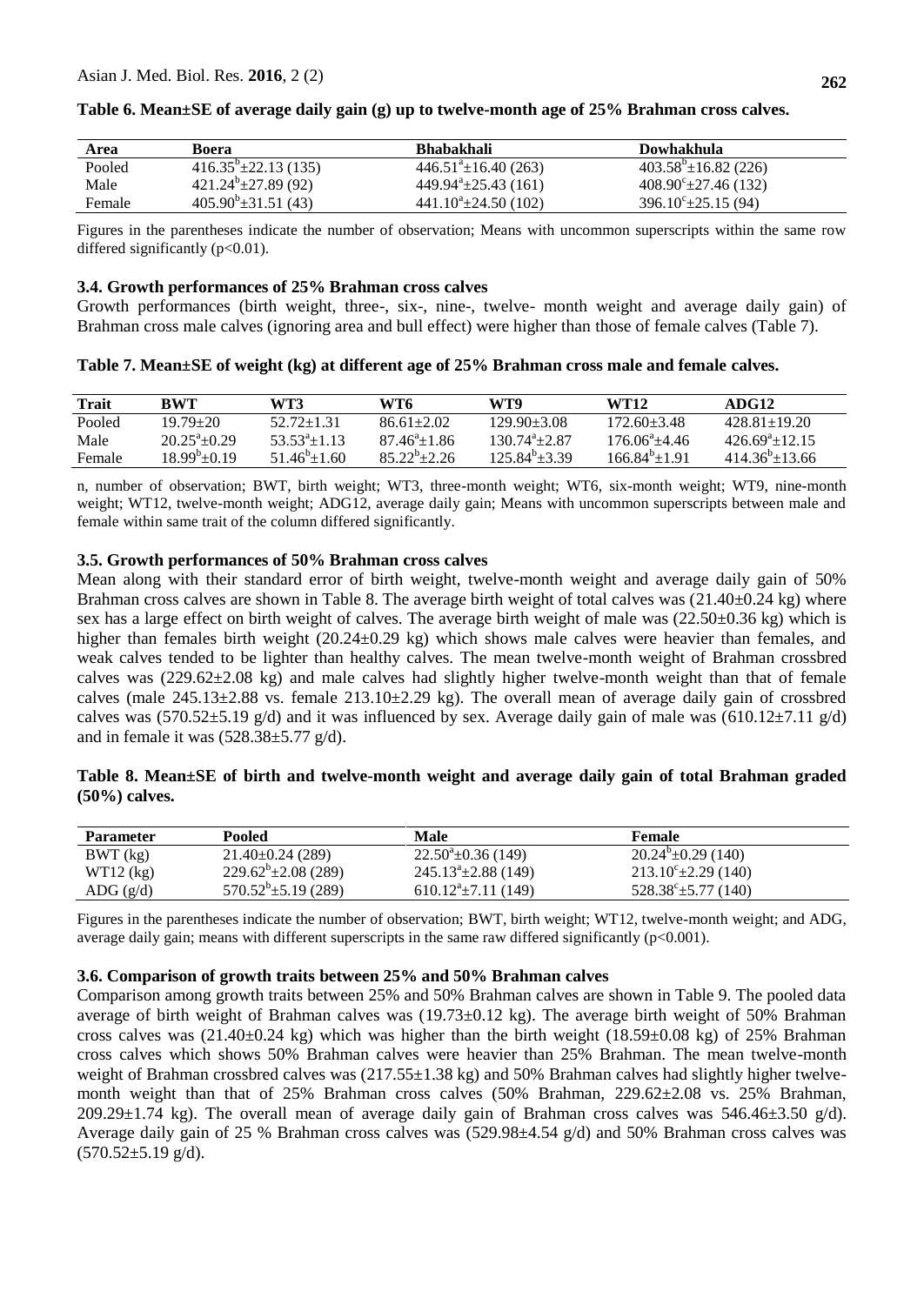|                                         | <b>Brahman calves</b> |                        |                        |  |  |  |
|-----------------------------------------|-----------------------|------------------------|------------------------|--|--|--|
| <b>Growth trait</b>                     | <b>Pooled (913)</b>   | $25\%$ (624)           | $50\%$ (289)           |  |  |  |
| BWT (kg)                                | $19.73 \pm 0.12$      | $18.59^{\circ}+0.08$   | $21.40^{\circ}$ ± 0.24 |  |  |  |
| WT12(kg)                                | $217.55^b \pm 1.38$   | $209.29^{\circ}+1.74$  | $229.62^{\circ}+2.08$  |  |  |  |
| $\text{ADG} \left( \frac{g}{d} \right)$ | $546.46^b \pm 3.50$   | $529.98^{\circ}$ ±4.54 | $570.52^a \pm 5.19$    |  |  |  |

#### **Table 9. Comparison among growth traits between 25% and 50% Brahman cross calves.**

Figures in the parentheses indicate the number of observation; BWT, birth weight; WT12, twelve-month weight; ADG, average daily gain; means with different superscripts between 50% and 25% Brahman calves in the same row differed significantly (p<0.001).

#### **3.7. Calving difficulties and calf mortality**

There was no report of calving difficulties (dystocia) or abnormal calf born in study areas. The calf mortality (Table 10) was found in Boera (3.13%) was slightly higher than those of Bhabakhali (2.71%) and Dowhakhola (3.06%). The average calf mortality rate was found as 2.96%.

#### **Table 10. Calf mortality up to twelve-month of age at different study areas.**

| Area          | Boera       | <b>Bhabakhali</b>                    | Dowhakhula | <b>Total</b> |
|---------------|-------------|--------------------------------------|------------|--------------|
| Calf born     | 192         | 332                                  | 259        | 833          |
| Calf died     |             |                                      |            | ΩΩ<br>ل ک    |
| Mortality (%) | 212<br>J.IJ | า ¬ 1<br>$\sim$ $\sim$ $\sim$ $\sim$ | 3.06       | 2.96         |

#### **3.8. Correlation among growth of different ages of calves**

Phenotypic correlations among the body weight traits of Brahman cross calves at different ages are summarized in Table 11. Birth weight, three-, six-, nine-, twelve-month weight and average daily gain all are positively correlated to each other. Strong correlations were found between birth weight and weight at three-month (0.65), between weights at six- and nine-month (0.65).

|  | Table 11. Phenotypic correlations among body weight of 25% Brahman cross calves at different ages. |  |  |  |  |
|--|----------------------------------------------------------------------------------------------------|--|--|--|--|
|  |                                                                                                    |  |  |  |  |

| <b>Growth trait</b> | WT3  | WT6  | WT9  | <b>WT12</b> |  |
|---------------------|------|------|------|-------------|--|
| <b>BWT</b>          | 0.65 | 0.52 | 0.63 | 0.48        |  |
| WT3                 |      | 0.60 | 0.62 | 0.45        |  |
| WT <sub>6</sub>     |      |      | 0.65 | 0.45        |  |
| WT9                 |      |      |      | 0.43        |  |

BWT, birth weight; WT3, three-month weight; WT6, six-month weight; WT9, nine-month weight; WT12, twelve-month weight.

### **4. Discussion**

### **4.1. Birth weight of calves**

The mean birth weight of 25% and 50% Brahman male and female calves were 20.25±0.29, 18.99±0.19 and  $22.50\pm0.36$ ,  $20.24\pm0.29$  kg, respectively. The value of birth weight of the present study were comparable to the value (23.3kg) observed by Crockett *et al.* (1978) for beef cattle. Holloway *et al.* (2005) observed 33.50 kg birth weight of Brahman and Angus crosses, which was much higher than the value of the present findings. This variation was probably due to use of Brahman bulls for crossing with the dams those were genetically superior to indigenous cattle and genetic proportion of Brahman sires. Birth weight of male calves was 2.25 kg higher than female calves (1.25 kg) which are similar to the values (2.1 kg and 2.00 kg) observed by Vargas *et al.* (1999) and Keith *et al*. (2010), respectively.

The average birth weight of 50% Brahman cross calves was  $(21.40\pm0.24 \text{ kg})$  higher than the calves of 25% Brahman cross (18.59±0.08). It was proved that sex had significant ( $p<0.001$ ) effects on birth weight of 50% Brahman cross calves. From the above discussion it is clear that the average birth weight of 50% Brahman with local crossed calves were higher than the birth weight of 25% Brahman with local cows. This might be due to cumulative effects of better growth potential genes of pure Brahman cattle than crossbred Brahman.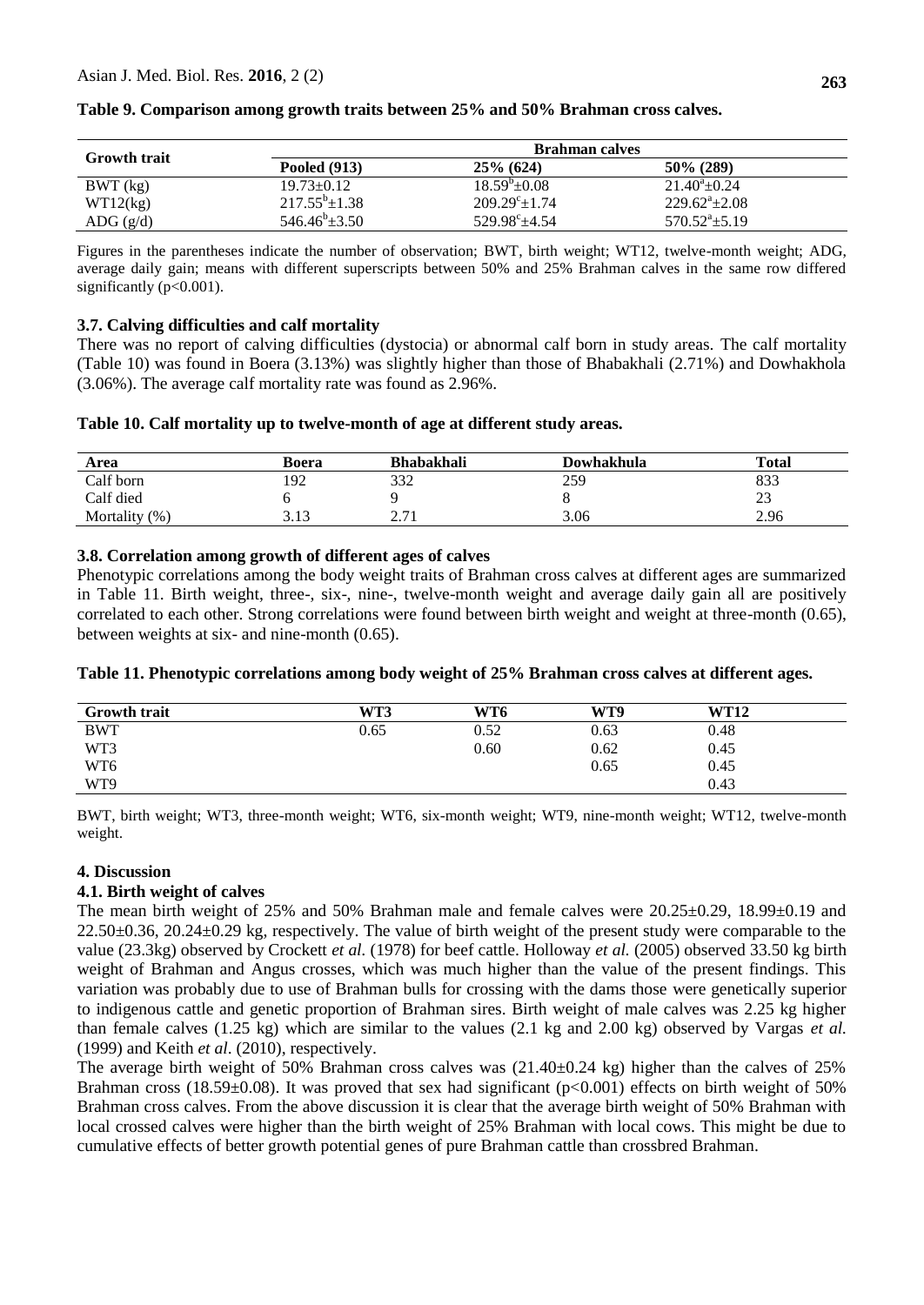### **4.2. Weight at different ages**

The mean three-month weight of 25% Brahman male and female calves was  $53.53\pm1.13$  and  $51.46\pm1.60$  kg, respectively. The weight of Brahman cross calves was higher than that reported by Aruna *et al.* (2004), Gaur *et al.* (2003) which were 59.38 kg for Karan Fries and 54.25 kg for crossbred, respectively.

The six-month weight of 25% Brahman cross male and female calves was  $87.46\pm1.86$  and  $85.22\pm2.26$  kg, respectively. The weight of this study was found much lower than the findings reported by Chen *et al.* (2012) of Piedmontese and Nanyang as 194 kg, while the six-month weight of this study was found higher than that reported by Gaur *et al.* (2003) and Carew *et al.* (1986) which were 85.8 kg for crossbred and 71.4 kg for crossbred, respectively.

The nine month weight of 25% Brahman male and female cross calves was 130.74±2.87 and 125.84±3.39 kg, respectively which was found much lower than the findings reported by Chen *et al*. (2012) of Piedmontese and Nanyang as 293 kg, Neser *et al.* (2012) of Brangus as 227.6 kg, respectively, while the nine-month weight of this study was found higher than that reported by Gaur *et al.* (2003) and Carew *et al.* (1986) which were 125.56 and 123.0 kg for crossbred, respectively.

The mean twelve-month weight of 50% Brahman cross calves was 229.62±2.08 kg, which was higher than that of 25% Brahman cross calves. This result was lower than that of 248 kg by Holloway *et al.* (2005) in Brahman and Angus cross.

### **4.3. Average daily gain**

The mean average daily weight gain of 25% Brahman cross calves was 426.69±12.15g for male and  $414.36\pm13.66g$  for female, respectively which is significantly ( $p<0.01$ ) affected by area and sex on average daily gain up to one year of age. The mean average daily weight gain of 50% Brahman cross calves was 570.52±5.19 g which is significantly (p<0.001) affected by sex. This result was similar to Antonio *et al.* (2006) who reported mean average daily gain of calves to be 429 g in summer season. Keith *et al*. (2010) and Colditz *et al*. (1972) reported higher average daily weight gain than that of the present study (849 g and 670 g). These are probably due to genotype and environmental variations, feeding system and evidently proved that 50% Brahman crossed calves are better than the calves from 25% Brahman cross types of Bangladesh.

### **4.4. Calving difficulties and calf mortality**

There were no reports of calving difficulties (dystocia) or abnormal calf born in study areas. Mortality rate (2.96) was found in the study areas which were higher than that of Brahman-sired cows 2.4% in Simmental observed by Morrison *et al.* (1989).

### **4.5. Phenotypic correlations**

Strong phenotypic correlations were found between birth weight and weight at three-month (0.65), between weights at six- and nine-month (0.65) which indicated that selection based of body weight at one stage of growth will also improve the body weight at other stages.

### **5. Conclusions**

The weight at different stages of growth of 25% Brahman cross calves at Bhabakhali were higher than that of other two areas, which indicating that farmers of Bhabakhali may provide better feeding and management to their calves. The variations of results between progeny of different bulls might be due to variation in genetic potentialities of different breeding bulls, as well as individual differences for feeding and management. Strong phenotypic correlations were found between birth weight and weight at three-month. The birth weight, twelvemonth weight and average daily gain of 50% Brahman crossed calves were higher than that of 25% Brahman cross calves in Bangladesh. As the Brahman crossed cattle are a new introduction to Bangladesh, further in depth study is needed to explore more information from breed development approaches.

### **Acknowledgements**

The authors express his thanks to the Department of Animal Breeding and Genetics, technicians and farmers of the study areas for their kind cooperation, friendly attitude and inspiration throughout the research work.

# **Conflict of interest**

None to declare.